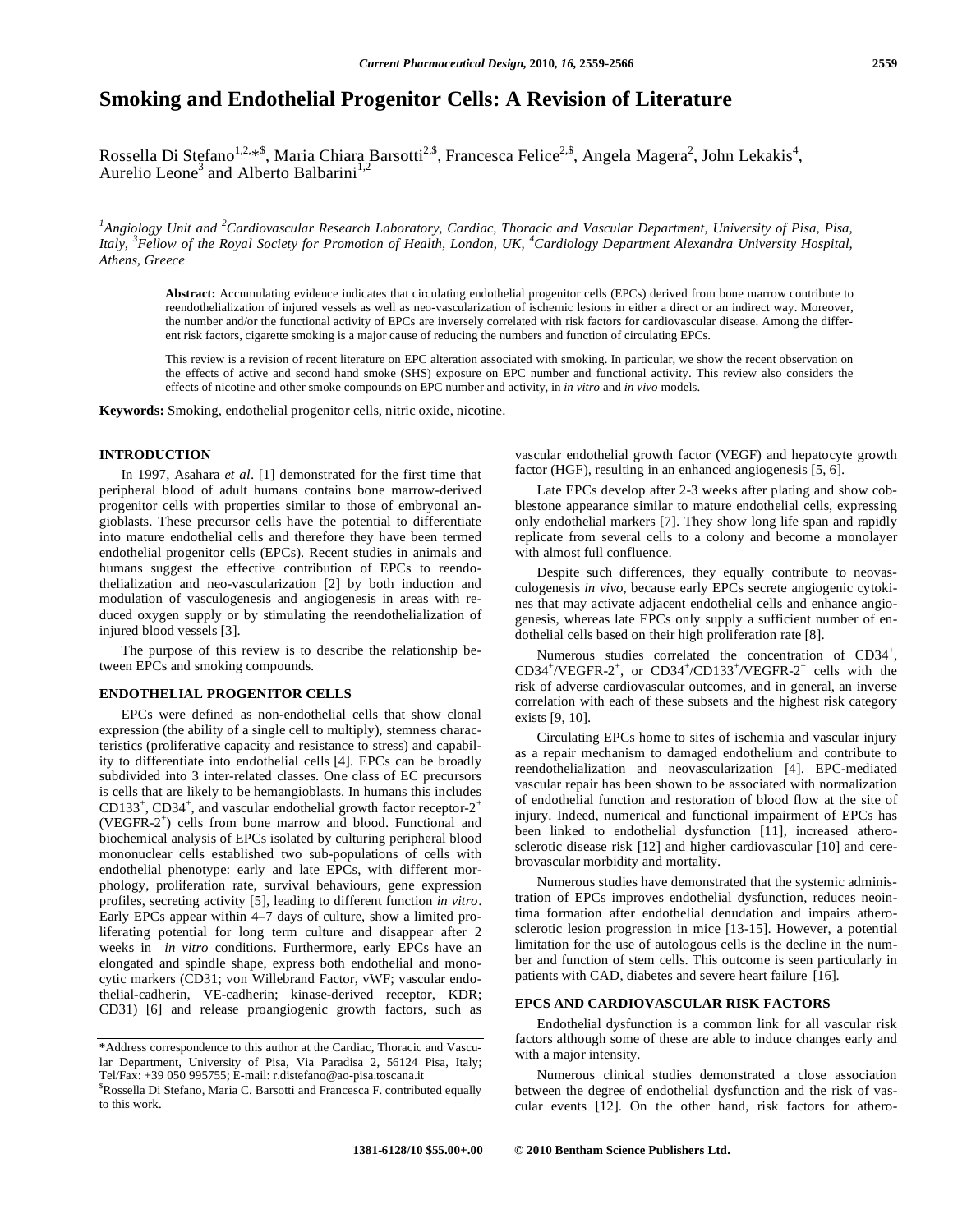sclerosis, such as diabetes [17], ageing [18], smoking [19], hypercholesterolemia [20], obesity [21], and hypertension [22], interfere with endothelial response, promoting endothelial dysfunction and atherosclerosis. A common feature of both endothelial dysfunction and atherosclerosis might be oxidative stress [23]. When vascular risk factors are corrected, the endothelial damage may be reversed or continued [24].

 The number and/or the functional activity of circulating EPCs seem to be inversely correlated with risk factors for cardiovascular disease [11, 25], such as age [26], diabetes [27], hypertension [28], smoking [29], family history for CAD [30] , dyslipidemia [31], physical inactivity [32], as well as the overall number of risk factors. In young, healthy subjects, the ability of EPCs to form CFU correlates with flow-mediated brachial artery reactivity [11], and in patients with CAD a negative correlation of EPC with the severity of CAD, was demonstrated [30]. Moreover, individual risk factors seem to differentially affect the number and migratory capacity of EPCs [25]. Risk factors have all been shown to be associated with impaired function of mature ECs. Therefore, the impairment of circulating EPCs may contribute to an insufficient regeneration of the endothelium, leading to endothelial dysfunction.

 It was demonstrated that reduced numbers of EPCs predict future cardiovascular events and proposed that low EPCs number and functionality reflect an impaired endogenous repair capacity [9, 30]. Although the close correlation of EPC numbers to cardio-vascular mortality suggests fundamental importance, the exact pathophysiological role of these cells in humans remains unclear.

 Among different risk factors, Vasa *et al.* [25] demonstrated that cigarette smoking is the major factor, which contributes to reduced numbers of circulating EPCs, but did not have a significant effect on EPC migration.

 However, other studies failed to obtain such evidence and some even reported the opposite. For example, Xiao *et al.* [33] showed that EPC number did not significantly differ between subjects with and without a history of previous CAD.

 Such discrepancies may be due to different methods used to characterise and quantify putative EPCs, and may be explained by differences in study design, study population and risk factor levels [34]. Indeed, recently, Jung *et al*. [35] observed that only overweight in adolescents influences EPCs in early life, whereas, all other classical risk factors (smoking, hypertension, cholesterol, etc) failed to predict the number of EPCs.

#### **CIGARETTE SMOKING**

 In developed countries, cigarette smoking is the leading modifiable risk factor associated with premature death caused by pathological alterations of different body organs. Smokers die on average 8 years earlier than non-smokers, and this increased mortality is mainly attributed to the promoting effect of cigarette smoke exposure on the incidence of ischemic vascular diseases [36]. Although the association between smoking and atherosclerosis is well established, the precise mechanisms involved are not completely understood.

 Cigarette smoking has previously been shown to be associated with oxidative stress [37], a potential mediator of endothelial dysfunction [38] and with increased blood thrombogenicity [39] and inflammatory response[40] which are characteristics of endothelial dysfunction, Fig. (**1**).



**Fig. (1).** Cigarette smoking effects. Cigarette smoking is associated with oxidative stress, thrombogenicity and inflammatory response which are characteristics of endothelial dysfunction. SMC= smooth muscle cell; Mf= macrophage; EC= endothelial cell.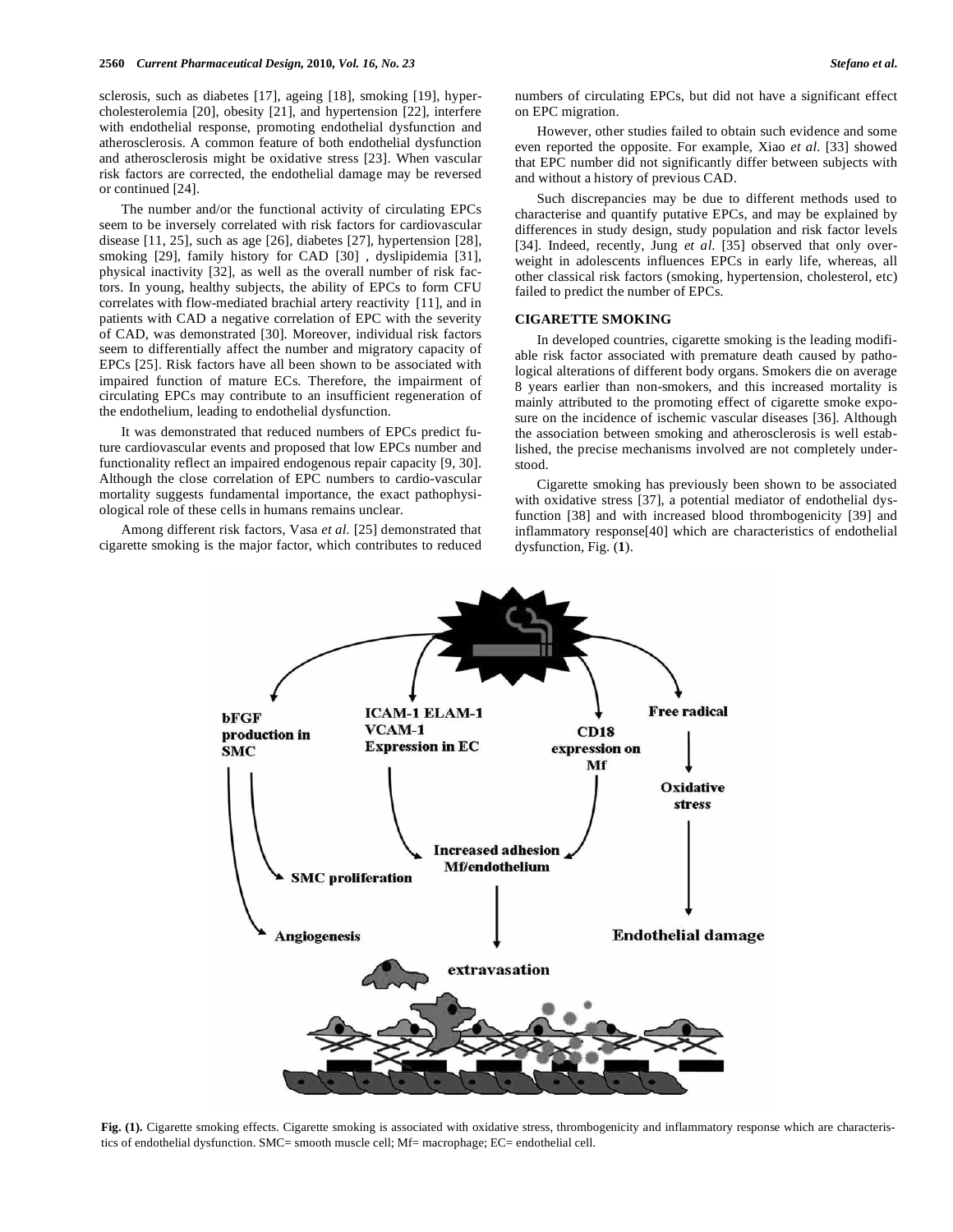Vascular endothelium and cigarette smoking are linked through a negative response that leads to formation of an atherosclerotic plaque as a final result of their interaction. However, there is an important difference between active or passive smokers in terms of endothelial changes. In active smokers, it is hard to assess the initial steps of endothelial damage since usually there are advanced alterations caused by several factors (e.g. platelet activation, lipid changes and inflammation) which are superimposed on the changes associated with endothelial dysfunction strongly related to passive exposure (Table **1**). Active smokers can display endothelial dysfunction when studied immediately after smoking [41, 42] although even these observations are influenced by other damaging factors, particularly platelet function and morphology changes. In contrast, passive smoking exposure documents the initial changes in endothelial function.

**Table 1. Changes Caused by Cigarette Compounds on Vascular Endothelium** 

| 1. Functional changes                            | Impaired nitric oxide (NO) release<br>Impaired flow-mediated dilation<br>Vasoconstriction                                                                                |
|--------------------------------------------------|--------------------------------------------------------------------------------------------------------------------------------------------------------------------------|
| 2. Structural changes                            | Endothelial activation<br>Platelet function changes<br>Inflammatory responses<br>Coagulation-fibrinolysis cascade activation<br>Atherosclerotic plaque/thrombi formation |
| 3. Combined functional<br>and structural changes |                                                                                                                                                                          |

 The toxic effects of passive smoking are capable of causing endothelial dysfunction usually followed by structural alterations even after a brief exposure (hours or minutes) that are similar to those caused by active smoking [43]. Moreover, endothelial changes occur early with initial exposure. However, endothelial disorders are usually transient after the first exposure to passive smoking [41, 44-47].

 The main compounds of environmental tobacco, particularly nicotine and carbon monoxide (CO), determine endothelial cell activation by triggering a mechanism of atherosclerosis originally functional but later structural [48].

 Nicotine plays a strong role in causing atherosclerosis not only by endothelial changes but also by a several anatomical and metabolic alterations like platelet aggregation, blood coagulationfibrinolysis cascade activation, lipid metabolism and EPC changes [49-51].

 Nicotine has a highly debated effect on cell proliferation and tissue healing. In fact, while cigarette smoke has been shown to decrease wound healing [52-54], recent studies have documented the effect of topical nicotine on improving dermal wounds [51, 55, 56].

 As nicotine's effect in wound healing is at least mediated in part through the modulation of angiogenesis [57, 58], ischemic or infarct tissues may benefit from nicotine's ability to stimulate new blood vessel formation [59]. However, while its beneficial effects are still under investigation, important findings regarding nicotine's acceleration of atherosclerosis, tumor angiogenesis, cell proliferation and resistance to apoptosis put its systemic use into question.

 A direct activity of CO [60, 61] capable to induce a series of changes which recognize either a functional mechanism or later structural changes should be considered when endothelial functional disorders due to passive smoking exposure are analyzed.

 The main mechanisms by which exposure to passive smoking induce endothelial function changes consist of reduced availability in vasodilator metabolites, particularly NO, although hypoxia caused by increased carboxyhaemoglobin levels and sympatheticadrenergic stimulation also play a role influencing other cardiac parameters related to heart function [41].

 Thus, heart rate variability significantly changes following passive smoking exposure [62]. Heart rate variability is measured by analyzing beat to beat variations that can be identified by variations in R–R interval on the ECG. Impaired heart rate variability may trigger malignant arrhythmias as well as sudden cardiac death [43, 62]. Barnoya and Glantz [43] also affirmed that 2 h exposure to passive smoking was associated with a 12% reduction in heart rate variability and this reduction could be associated with an increased risk of ventricular fibrillation or tachycardia. Restoration of baseline heart rate variability could be recorded 2 h after exposure. Malignant ventricular arrhythmias with possible reproducibility of themselves have been shown to characterize acute passive smoking exposure especially for those subjects with a pre-existing myocardial infarction. Moreover, these problems are a close consequence of elevated catecholamine release also in children [19, 41- 43].

 CO follows usually 2 ways to damage vascular endothelium: it may activate catecholamine release and, then, induce functional disorders of the cardiovascular system; moreover, it can exert a directly toxic influence [61]. Usually, however, the latter influence more often causes anatomical changes than functional disorders. Mechanisms by which CO causes functional disorders are not yet fully known. Probably, functional stimulation is often the result of combined direct action on endothelium and activation of the adrenergic system with accompanying endothelial dysfunction. However, hypoxia can be the factor capable of triggering functional alterations since it particularly activates the adrenergic system and changes endothelial metabolite concentrations [61].

 EC activation is a very important factor of functional disorders. As mentioned above, physiologically endothelial function [63] is the result of a balanced response between vasodilator chemicals as NO and vasoconstrictors as endothelin. Decreased release of NO following different stimuli, and consequently the prevailing of vasoconstrictor response, cause endothelial dysfunction, an important marker of early vascular damage that leads to atherosclerosis.

 Passive smoking can induce endothelial dysfunction even after acute exposure [44-46]. Celermajer *et al.* [47] compared endothelial function of the arteries in 3 groups of healthy individuals. The first group included active smokers, the second group lifelong nonsmokers who were exposed to environmental tobacco smoke, and the third group consisted of subjects exposed irregularly to passive smoke. Effective exposure to passive smoking was considered of at least 1 h per day anywhere (i.e. home, work or both environments). Endothelial function was assessed by vascular ultrasonography measuring brachial arterial vascular reactivity. Passive smokers had significantly impaired arterial endothelial function with reduced NO release. Furthermore, impaired availability of NO can stimulate platelet aggregation [64, 65] that initiates vascular damage leading to atherosclerosis.

 Usually, functional disorders of the cardiovascular system following passive smoking exposure have been described as an effect of either isolated catecholamine stimulation or endothelial dysfunction alone. There is evidence that functional disorders are usually the consequence of a complex synergy of these 2 mechanisms capable of exerting their action separately but, at the same time, potentiating their effects by the relationship that links them. In re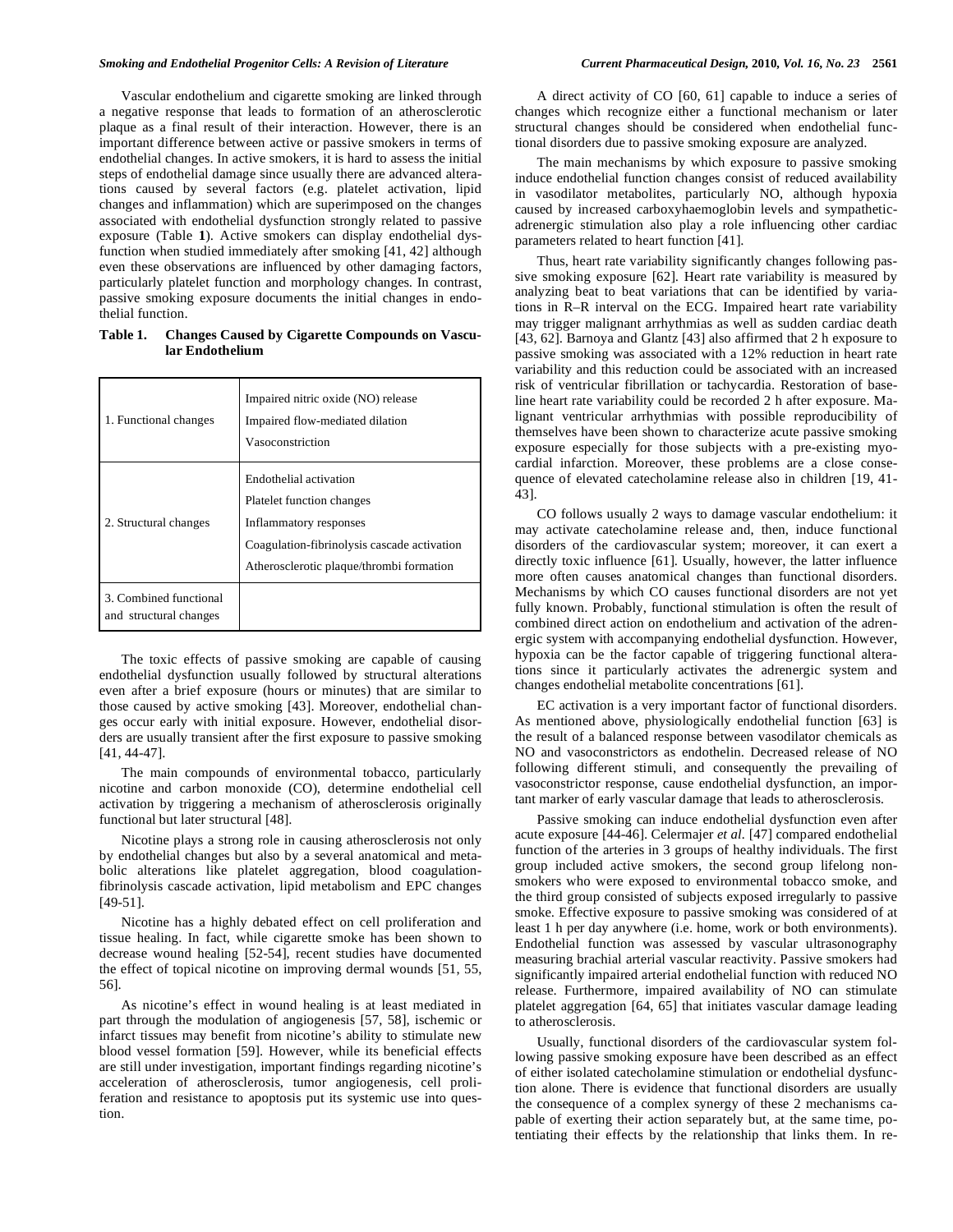sponse to epinephrine, the endothelium [43] releases endothelin that causes vasoconstriction; then, vasoconstriction induces endothelial dysfunction that, otherwise, could be caused directly by some components of passive smoking. Functional disorders from passive smoking exposure are the result of at least 3 different factors which interact: adrenergic system stimulation, endothelial dysfunction, and endothelial dysfunction induced by catecholamine release. Passive smoking may act on 2 main levels: catecholamine release and endothelial dysfunction.

 Functional changes caused by passive smoking tend to improve slightly after a long-term smoking exposure cessation – usually at least 1 year – especially those manifestations related to endothelial dysfunction. Endothelium-dependent vasodilatation has been shown to be better in those passive smokers who had ended their exposure when they were compared with current exposed non-smokers [66] although this parameter was not fully restored in the first group.

 It is worth noting that functional disorders characterized by endothelial dysfunction, when they are repeated and untreated, lead to the appearance of anatomically irreversible alterations which lead to atherosclerotic plaque formation.

#### **EPCS AND SMOKING**

#### **EPC Levels in Smokers**

 Endothelial reactivity predicts future cardiac events, and the restoration of endothelial function by smoking cessation might imply a reduction of future cardiovascular events in chronic smokers. Hill *et al.* [11] demonstrated that endothelial reactivity and circulating EPCs are correlated, so that the measurement of circulating EPCs may predict future cardiac events.

 Multivariate analysis of the individual risk factors revealed smoking as the major independent predictor for the reduction of EPCs levels [25], probably due to increased apoptosis of premature progenitor cells.

 Kondo *et al.* [29] were the first to assess the number of circulating CD45<sup>low</sup>CD34<sup>+</sup> CD133<sup>+</sup> (progenitor cells [PCs]) and circulating  $CD45^{\text{low}}CD34^{\text{+}}CD133^{\text{+}}VEGFR2^{\text{+}}$  (EPCs) in chronic smokers and non-smoking subjects. EPCs from heavy smokers have been shown to be incapable of forming colonies and died prematurely in culture media (within 4-5 days). The number of circulating PCs/EPCs was significantly reduced in 15 chronic smokers (10 light smokers, < 20 cigarettes/day, and 5 heavy smokers,  $\geq 20$  cigarettes/day) compared with 14 non-smokers. In addition, they examined whether smoking cessation influenced the levels of circulating PCs/EPCs. Short-term smoking cessation (4 weeks) led to a rapid restoration of EPC counts. Moreover, this recovery was greater in light smokers compared to heavy smokers. Furthermore, they observed that the level of the increase in EPCs after smoking cessation was slightly higher among nicotine patch users than non-users. However, this difference was not significant. They proposed that smoking may affect the bone marrow environment, and PC/EPC mobilizations from the bone marrow could be decreased by smoking through the inhibition of NO release by eNOS, which plays an important role in EPCs mobilization from bone marrow [67, 68].

 Recently, Heeschen *et al.* [69] demonstrated that nicotine stimulates angiogenesis at sites of ischemia. Therefore, the effect of nicotine may account for the small increase in EPC levels in nicotine patch users. However, these studies were performed in a nonsmoking setting.

 To understand the direct effect of smoking on EPC number and functional activities, Michaud *et al.* [70] studied the effect of smoking on EPCs in healthy subjects without symptoms associated with atherosclerosis and who did not present any other conventional cardiovascular risk factors. ROS formation was significantly increased in EPCs isolated from smokers. Although this was not associated with an increased cellular death in culture, high levels of oxidative stress in smokers could potentially influence the mobilization and/or the survival of EPCs *in vivo*. They also demonstrated that lower serum antioxidant levels in smokers correlate with reduced availability of NO and EPC functional activity. The study showed that cigarette smoking does not only influence the absolute number of EPCs, but also significantly modulates their functional activities. In fact, cellular proliferation and migration in response to VEGF were significantly impaired in EPCs isolated from smokers. Moreover, EPCs isolated from smokers had a significant reduction in the expression of the VEGF receptor KDR, which mediate VEGF-induced proliferation, migration, and angiogenesis in ECs [71]. Thus, the authors demonstrated that potential mechanisms responsible for the negative effect of smoking on EPCs include increased oxidative stress, decreased NO availability and impaired EPC differentiation towards an endothelial phenotype.

 More recently, Nakamura *et al*. [72] have shown that smoking abolishes ischemic preconditioning stimulus-induced augmentation of endothelium-dependent vasodilation through a reduction of the number of circulating progenitor cells, and an impairment of their function in smokers compared with nonsmokers.

 Oxidative stress is associated with reduced NO production and endothelial dysfunction following cigarette smoke exposure [73]. The involvement of oxidative stress on EPC dysfunction was confirmed by Kim *et al.* [74]. They demonstrated that reduced circulating EPC numbers and endothelial function in smokers were significantly ameliorated by consuming green tea. Green tea is a free radical scavenger and has abundant catechin, which has a powerful antioxidant action [75]. Moreover, it is known that catechins activate eNOS through the Akt-dependent pathway and improve endothelial vasorelaxation reactions [76]. The authors supposed that beneficial effects of green tea on EPCs number occur through eNOS activation and antioxidant activity of green tea.

 Turgeon *et al*. [77] tested the hypothesis that antioxidant therapies, such as Probucol and antioxidant vitamins, stimulate EPC function and improve ischemia-induced neovascularization following cigarette smoke exposure. The mechanisms involve beneficial effects on oxidative stress levels in ischemic tissues together with an improvement of EPC functional activities.

The results are summarized in Table **2**.

### **Effects of Passive Smoke on EPCs**

 The effects of SHS on the cardiovascular system are remarkably similar in magnitude to those caused by chronic active smoking [43]. Although the dose of smoke delivered during exposure to SHS is 10 to 100 times lower than that delivered during active smoking, the relative risk of CAD is 1.31 in passive smokers compared with 1.78 in active light smokers [78]. Importantly, the concentration of numerous toxins has been shown to be dramatically (up to 100 fold) elevated in sidestream smoke when compared with mainstream smoke, underscoring the potential adverse impact of SHS [79]. Acute and chronic exposure of non-smokers to SHS decreases endothelial function near to the levels observed in chronic active smokers [80].

Heiss *et al.* [81] tested the hypothesis that the number and function of EPCs might also be adversely affected by acute brief SHS exposure in non-smokers. The authors tested the vascular effects of a brief (30 min) controlled exposure to SHS on EPCs in healthy non-smokers. Results showed that a brief exposure to real-world levels of SHS leads to a mobilization of dysfunctional EPCs in response to acute vascular injury that persists for more than 24 h. Moreover, they observed that, in contrast to previous studies showing persistently decreased levels of EPCs in chronic smokers [11, 25, 70], SHS exposure led to increased numbers of EPCs in circulating blood in the first 24 h. Although there were more circulating EPCs after SHS exposure, these cells showed severe functional impairment. The authors showed that *in vitro* treatment with plasma isolated after SHS exposure decreased NO production and chemo-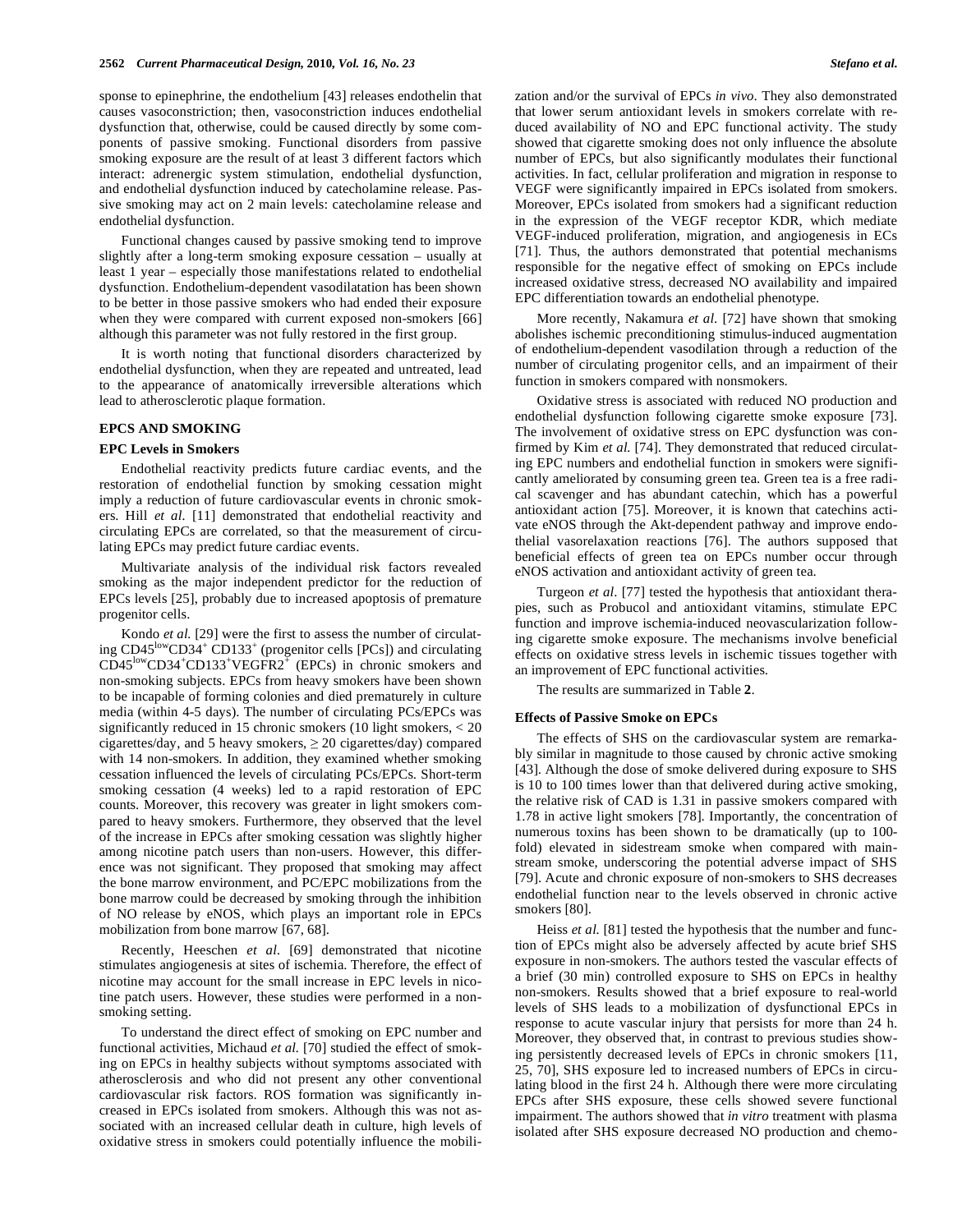|                          | <b>Changes in Number/Function of EPCs</b>                                              | <b>Investigators</b> |
|--------------------------|----------------------------------------------------------------------------------------|----------------------|
|                          | l EPC number                                                                           | $[25]$               |
| Active smoke             | $\downarrow$ EPC number, $\downarrow$ CFU-EPCs                                         | [29]                 |
|                          | $\downarrow$ EPC number, $\downarrow$ EPC proliferation, migration and differentiation | [70, 72]             |
| <b>Second hand smoke</b> | ↑ EPC mobilization, ↓ EPC functional activity                                          | [81]                 |

taxis but increased proliferation of EPCs isolated from non-exposed subjects. In contrast to the results described above, in a mouse lung cancer model, second hand smoking was associated with significant increases in EPC number and an accelerated tumor angiogenesis and growth [82].

The results are summarized in Table **2**.

# **EFFECTS OF CIGARETTE SMOKE COMPOUNDS ON EPCS**

 Risk factors for CAD such as smoking are known to increase oxidative stress, a well-established stimulus for apoptotic cell death [83]. Moreover, numerous reports indicated that nicotine or smoking causes endothelial injury and thus might impair neovascularization [84]. However, recent studies have shown that nicotine increases the EC number, reduces apoptosis, and increases capillary network formation *in vitro,* as well as enhances neovascularization in different murine models [51, 85].

 Tobacco smoke is a complex mixture of more than 4,000 chemical constituents, and the effect of nicotine delivered *via* the use of tobacco may be quite different. Moreover, the effect of the other constituents on EPCs is still under evaluation. Although the association between cigarette smoking and atherosclerotic vascular diseases is well established, the precise mechanisms involved, possibly also including indirect effects, are not yet completely understood.

# **Nicotine**

 Nicotine is an important constituent of cigarette smoke. Nicotine has been reported to increase proliferation and tube formation of ECs in an *in vitro* assay [69]. Investigations of the effect of nicotine on ECs indicated that nicotine may be associated with cell loss and desquamation [86], suggesting cellular toxicity in response to nicotine and a correlation among constituents of cigarette smoke with cellular injury. Given the well-established role of EPCs participating in neovascularization, Wang *et al.* [51] demonstrated a concentration-dependent effect of nicotine on EPC number and functional activities. In particular, they showed that nicotine increased EPC number and promoted EPC proliferative, migratory, adhesive, and *in vitro* vasculogenesis capacity at physiologically relevant concentrations, maximal at concentrations of nicotine  $(10^{-8})$ mol/L) similar to those in the blood of smokers (typical nicotine levels are 60-100 nmol/L). However, they observed cytotoxic effects at higher nicotine concentrations ( $> 10^{-6}$  mol/L); so there are different actions at different concentrations. The mechanisms by which nicotine increases EPC numbers and activity remains to be determined. The authors suggest that nicotine could increase the number of circulating EPCs through decreasing apoptosis of premature progenitor cells. In accordance with Wang's work, Heeschen *et al*. [85] have shown a proangiogenic effect of nicotine. They used a hind-limb ischemic murine model in their study. They observed that systemic exposure to nicotine augmented the number of EPCs in the bone marrow and spleen and that this increase is associated with a marked increase in angiogenesis in ischemic tissue. Furthermore, systemic administration was more effective than local administration of nicotine. Intramuscular administration of nicotine induced a 46% increase in neovascularization as compared with controls; local injection of nicotine did not lead to detectable cotinine levels in the peripheral blood, whereas systemic treatment with nicotine *via* the drinking water increased cotinine levels. Moreover, they showed that the angiogenic pathway was mediated by endothelial nicotinic acetylcholine receptors (nAChR).

 Sugimoto *et al*. [87] investigated whether nicotine administration, i.e. using the dose of nicotine replacement therapy (approximately  $2X10^{-6}$  M), improves blood flow recovery in ischemic hindlimbs *via* a favorable effect on EPC bioactivities following EPC transplantation therapy. The authors demonstrated that nicotine promoted blood flow in murine ischemic hind-limb following *ex vivo*-expanded EPC transplantation. In accordance with Wang *et al.* nicotine dose-dependently increased EPC number as well as proliferative, migratory, adhesive, and *in vitro* vasculogenesis capacity. Moreover, they showed that the antiapoptotic effect of nicotine on cultured EPCs was mediated by nAChR.

#### **Polycyclic Aromatic Hydrocarbons**

 The observation that nicotine can mobilize EPCs seems to conflict with reports that human smokers have fewer circulating EPCs [25, 29]. Low levels of circulating EPCs in smokers could be caused by a number of mechanisms. Cigarette smoke contains more than 4000 known constituents, including large amounts of free radicals and prooxidants. Kondo [29] observed that attaching EPCs from heavy smokers died during the early phase of culture. This suggests that components of cigarette smoke, yet undetermined, may exert acute toxicity towards EPCs.

 There are several molecules in cigarette smoke that are toxic to ECs (e.g. cadmium, ROS) [88] and may also impair EPCs.

 Grevenynghe *et al.* [89] investigated the effects of polycyclic aromatic hydrocarbons (PAHs), on EPCs. Indeed these environmental contaminants, found at high levels in tobacco smoke [90], trigger deleterious cardiovascular effects [91, 92], through, at least partly, targeting vascular cells, including mature endothelial cells and smooth muscle cells [93, 94]. The results showed that *in vitro* exposure to PAHs such as benzo $(\alpha)$ pyrene (BP), which constitute major components of cigarette extract [95], markedly impairs the development of EPC cultures from peripheral blood mononuclear cells. In addition, the researchers evaluated the effects of various PAHs, and only 2 of 5 constituents tested were found to impair survival of EPCs. Moreover, they showed that the receptor for PAHs (AhR), is involved in PAH toxicity towards EPCs.

# **LDL Subfraction**

 Tang *et al*. [96] hypothesized that the effects of smoking on EPCs are, at least in part, lipid-mediated. They demonstrated that L5, a highly electronegative LDL subfraction present in the plasma of smoking subjects, can inhibit the differentiation of EPCs derived from circulating monocytes. In healthy non-smokers with normal lipid and glucose profiles, L5 is either absent or scanty. Moreover, L5 inhibited EPC telomerase activity, resulting in accelerated senescence. They proposed that circulating L5 of cigarette smokers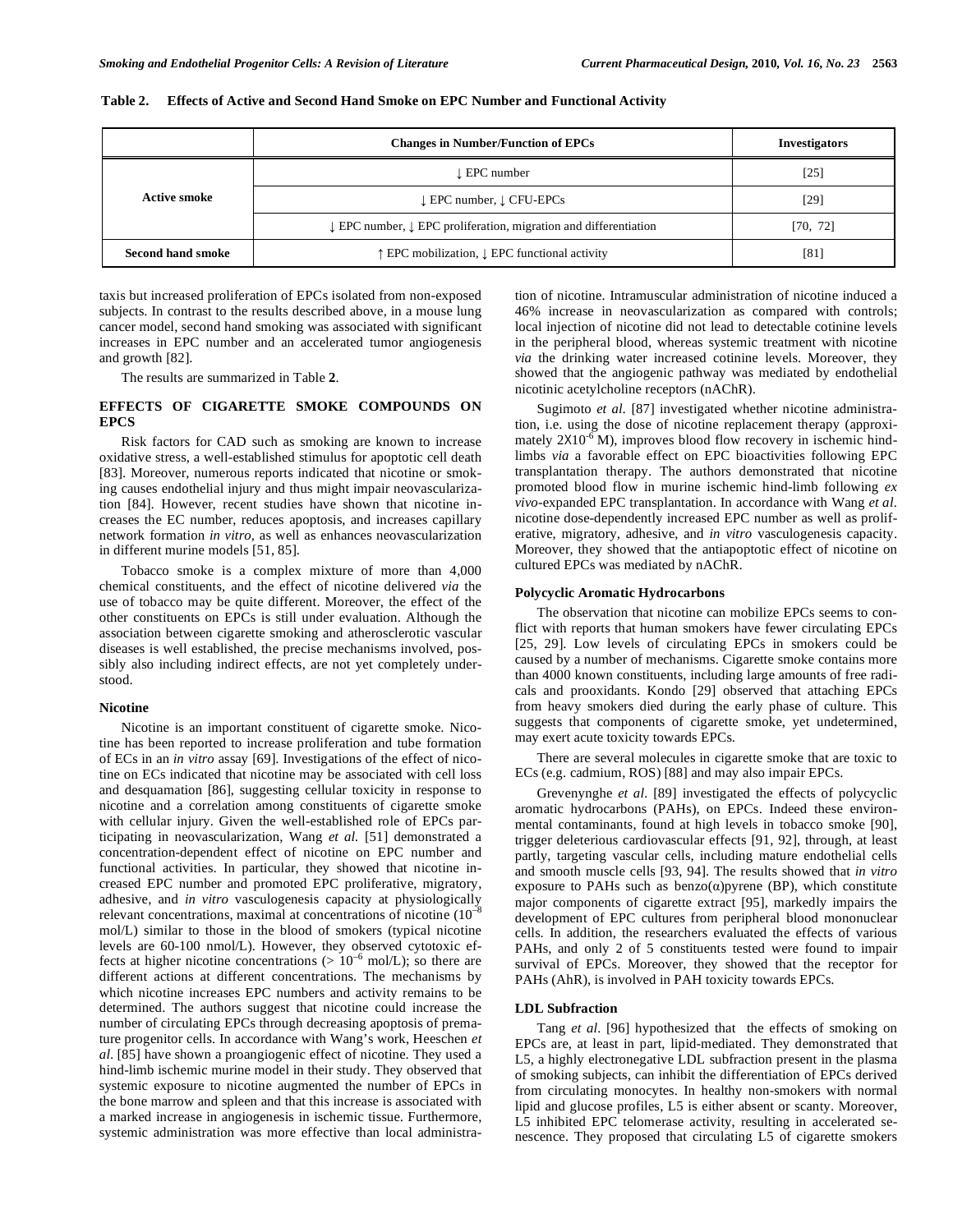| <b>Compounds</b>                      | <b>Changes in Number/Function of EPCs</b>                                                                                                           | <b>Investigators</b> |
|---------------------------------------|-----------------------------------------------------------------------------------------------------------------------------------------------------|----------------------|
| Nicotine                              | $\leq$ 10 <sup>-8</sup> mol/L: ↑ EPC number,<br>↑ EPC proliferation, migration, adhesiveness;<br>>10 <sup>-6</sup> mol/L: $\downarrow$ EPC survival | [51, 87]             |
|                                       | ↑ EPC number                                                                                                                                        | $[85]$               |
| Polycyclic aromatic hydro-<br>carbons | LEPC survival                                                                                                                                       | $[89]$               |
| LDL subfraction                       | LEPC proliferation and differentiation                                                                                                              | $[96]$               |

LDL = low density lipoprotein

activates the lectin-like oxidized LDL receptor 1 (LOX-1), which restricts Akt phosphorylation and other steps necessary to promote normal EPC maturation. L5 isolated from smoking subjects also induces EPC apoptosis in a concentration-dependent manner, whereas sustained exposure to low-dose smoker L5 inhibits EPC proliferation and differentiation without inducing apoptosis.

 These findings provide a new insight into the mechanism of smoking-related EPC damage. The results on EPCs and smoking compounds are summarized in Table **3**.

#### **CONCLUSIONS**

 Observations reported in this review raise some interesting questions:

 Firstly, there is a strongly negative relationship between smoking, either active or passive, and the endothelium. Smoking promotes several alterations consisting of functional and structural disorders like impaired NO release, inflammatory response, platelet activation and atherosclerotic plaque and thrombus formation.

 Secondly, cigarette smoking induces impairment in the repair of endothelial damage, as EPCs, irrespective of their number, are dysfunctional and possibly incapable of restoring endothelial function.

 Finally, the effects of tobacco on EPCs are still incompletely known, since there are more than 4,000 smoke constituents, potentially affecting EPC biology, either directly or indirectly.

# **ABBREVIATIONS**

| ΒP          | $=$ | $Benzo(\alpha)$ pyrene                                       |
|-------------|-----|--------------------------------------------------------------|
| <b>CAD</b>  | $=$ | Coronary artery disease                                      |
| CFU         | $=$ | Colony-forming units                                         |
| ECs         | $=$ | Endothelial cells                                            |
| eNOS        | $=$ | Endothelial nitric oxide synthase                            |
| <b>EPCs</b> | $=$ | Endothelial progenitor cells                                 |
| <b>FMD</b>  | $=$ | Flow-mediated dilation                                       |
| <b>LDL</b>  | $=$ | Low density lipoprotein                                      |
| $LOX-1$     | $=$ | Lectin-like oxidized low density lipoprotein re-<br>ceptor 1 |
| nAchR       | $=$ | Nicotinic acetylcholine receptor                             |
| NO.         | $=$ | Nitric oxide                                                 |
| <b>PAD</b>  | $=$ | Peripheral arterial disease                                  |
| <b>PAHs</b> | $=$ | Polycyclic aromatic hydrocarbons                             |
| ROS         | $=$ | Reactive oxygen species                                      |
| <b>SHS</b>  | $=$ | Second hand smoke                                            |
| VEGFR-2     | $=$ | Vascular endothelial growth factor receptor-2                |

#### **REFERENCES**

- [1] Asahara T, Murohara T, Sullivan A, *et al.* Isolation of putative progenitor endothelial cells for angiogenesis. Science 1997; 275:  $964 - 7$
- [2] Quirici N, Soligo D, Caneva L, Servida F, Bossolasco P, Deliliers GL. Differentiation and expansion of endothelial cells from human bone marrow CD133(+) cells. Br J Haematol 2001; 115: 186-94.
- [3] Shantsila E, Watson T, Lip GY. Endothelial progenitor cells in cardiovascular disorders. J Am Coll Cardiol 2007; 49: 741-52.
- [4] Urbich C, Dimmeler S. Endothelial progenitor cells: characterization and role in vascular biology. Circ Res 2004; 95: 343-53.
- [5] Urbich C, Aicher A, Heeschen C, et al. Soluble factors released by endothelial progenitor cells promote migration of endothelial cells and cardiac resident progenitor cells. J Mol Cell Cardiol 2005; 39: 733-42.
- [6] Rehman J, Li J, Orschell CM, March KL. Peripheral blood "endothelial progenitor cells" are derived from monocyte/ macro-phages and secrete angiogenic growth factors. Circulation 2003; 107: 1164-9.
- [7] Fuchs S, Hermanns MI, Kirkpatrick CJ. Retention of a differentiated endothelial phenotype by outgrowth endothelial cells isolated from human peripheral blood and expanded in long-term cultures. Cell Tissue Res 2006; 326: 79-2.
- [8] Hur J, Yoon CH, Kim HS, *et al.* Characterization of two types of endothelial progenitor cells and their different contributions to neovasculogenesis. Arterioscler Thromb Vasc Biol 2004; 24: 288- 93.
- [9] Werner N, Kosiol S, Schiegl T, *et al.* Circulating endothelial progenitor cells and cardiovascular outcomes. N Engl J Med 2005; 353: 999-1007.
- [10] Schmidt-Lucke C, Rossig L, Fichtlscherer S, *et al.* Reduced number of circulating endothelial progenitor cells predicts future cardiovascular events: proof of concept for the clinical importance of endogenous vascular repair. Circulation 2005; 111: 2981-87.
- [11] Hill JM, Zalos G, Halcox JP, *et al.* Circulating endothelial progenitor cells, vascular function, and cardiovascular risk. N Engl J Med 2003; 348: 593-600.
- [12] Giannotti G, Landmesser U. Endothelial dysfunction as an early sign of atherosclerosis. Herz 2007; 32: 568-72.
- [13] Friedrich EB, Walenta K, Scharlau J, Nickenig G, Werner N. CD34-/CD133+/VEGFR-2+ endothelial progenitor cell subpopulation with potent vasoregenerative capacities. Circ Res 2006;  $98. e20 - 5.$
- [14] Wassmann S, Werner N, Czech T, Nickenig G. Improvement of endothelial function by systemic transfusion of vascular progenitor cells. Circ Res 2006; 99: e74-83.
- [15] Werner N, Junk S, Laufs U, *et al.* Intravenous transfusion of endothelial progenitor cells reduces neointima formation after vascular injury. Circ Res 2003; 93: e17-24.
- [16] Seeger FH, Zeiher AM, Dimmeler S. Cell-enhancement strategies for the treatment of ischemic heart disease. Nat Clin Pract Cardiovasc Med 2007; 4 Suppl 1: S110-3.
- [17] Hartge MM, Unger T, Kintscher U. The endothelium and vascular inflammation in diabetes. Diab Vasc Dis Res 2007; 4: 84-8.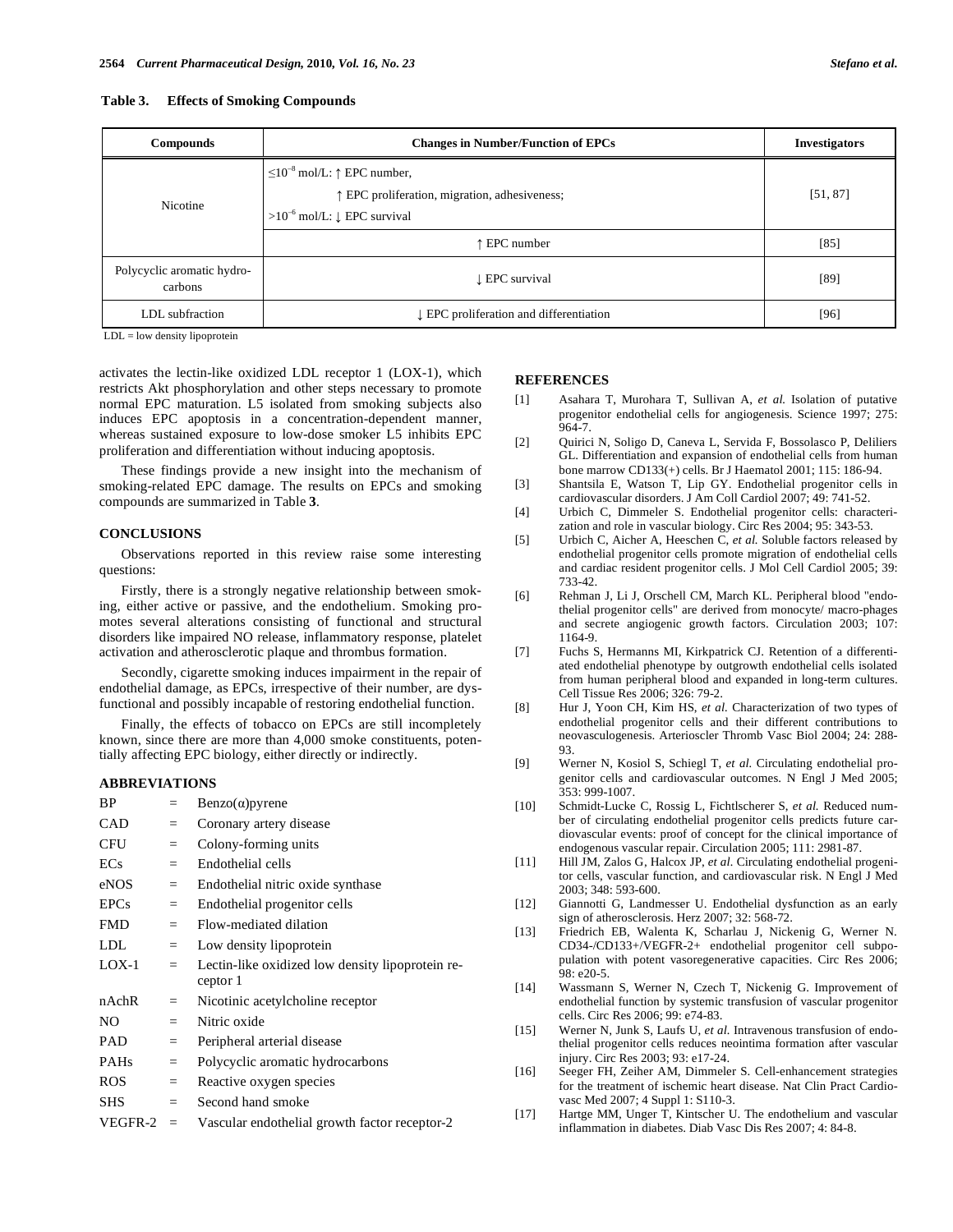- [18] Cosentino F, Osto E. Aging and endothelial dysfunction. Clin Hemorheol Microcirc 2007; 37: 143-7.
- [19] Leone A. Smoking, haemostatic factors, and cardiovascular risk. Curr Pharm Des 2007; 13: 1661-7.
- [20] Tunon J, Martin-Ventura JL, Blanco-Colio LM, Tarin N, Egido J. Common pathways of hypercholesterolemia and hypertension leading to atherothrombosis: the need for a global approach in the management of cardiovascular risk factors. Vasc Health Risk Manag 2007; 3: 521-6.
- [21] Aggoun Y. Obesity, metabolic syndrome, and cardiovascular disease. Pediatr Res 2007; 61: 653-9.
- [22] Kakar P, Lip GY. Hypertension: endothelial dysfunction, the prothrombotic state and antithrombotic therapy. Expert Rev Cardiovasc Ther 2007; 5: 441-50.
- [23] Pennathur S, Heinecke JW. Oxidative stress and endothelial dysfunction in vascular disease. Curr Diab Rep 2007; 7: 257-64.
- [24] Hadi HA, Carr CS, Al Suwaidi J. Endothelial dysfunction: cardiovascular risk factors, therapy, and outcome. Vasc Health Risk Manag 2005; 1: 183-98.
- [25] Vasa M, Fichtlscherer S, Aicher A, *et al.* Number and migratory activity of circulating endothelial progenitor cells inversely correlate with risk factors for coronary artery disease. Circ Res 2001; 89: E1-7.
- [26] Scheubel RJ, Zorn H, Silber RE, *et al.* Age-dependent depression in circulating endothelial progenitor cells in patients undergoing coronary artery bypass grafting. J Am Coll Cardiol 2003; 42: 2073- 80.
- [27] Fadini GP, Miorin M, Facco M, et al. Circulating endothelial progenitor cells are reduced in peripheral vascular complications of type 2 diabetes mellitus. J Am Coll Cardiol 2005; 45: 1449-57.
- [28] Imanishi T, Kobayashi K, Hano T, Nishio I. Effect of estrogen on differentiation and senescence in endothelial progenitor cells derived from bone marrow in spontaneously hypertensive rats. Hypertens Res 2005; 28: 763-72.
- [29] Kondo T, Hayashi M, Takeshita K, *et al.* Smoking cessation rapidly increases circulating progenitor cells in peripheral blood in chronic smokers. Arterioscler Thromb Vasc Biol 2004; 24: 1442-7.
- [30] Kunz GA, Liang G, Cuculi F, *et al.* Circulating endothelial progenitor cells predict coronary artery disease severity. Am Heart J 2006; 152: 190-5.
- [31] Zhou B, Ma FX, Liu PX, *et al*. Impaired therapeutic vasculogenesis by transplantation of OxLDL-treated endothelial progenitor cells. J Lipid Res 2007; 48: 518-27.
- [32] Laufs U, Werner N, Link A, *et al*. Physical training increases endothelial progenitor cells, inhibits neointima formation, and enhances angiogenesis. Circulation 2004; 109: 220-6.
- [33] Xiao Q, Kiechl S, Patel S, *et al.* Endothelial progenitor cells, cardiovascular risk factors, cytokine levels and atherosclerosis--results from a large population-based study. PLoS ONE 2007; 2: e975.
- [34] Balbarini A, Barsotti MC, Di Stefano R, Leone A, Santoni T. Circulating endothelial progenitor cells characterization, function and relationship with cardiovascular risk factors. Curr Pharm Des 2007; 13: 1699-713.
- [35] Jung C, Fischer N, Fritzenwanger M, *et al*. Endothelial progenitor cells in adolescents: impact of overweight, age, smoking, sport and cytokines in younger age. Clin Res Cardiol 2009; 98: 179-88.
- [36] Villablanca AC, McDonald JM, Rutledge JC. Smoking and cardiovascular disease. Clin Chest Med 2000; 21: 159-72.
- [37] Morrow JD, Frei B, Longmire AW, *et al.* Increase in circulating products of lipid peroxidation (F2-isoprostanes) in smokers: smoking as a cause of oxidative damage. N Engl J Med 1995; 332: 1198- 203
- [38] Cai H, Harrison DG. Endothelial dysfunction in cardiovascular diseases: the role of oxidant stress. Circ Res 2000; 87: 840-4.
- [39] Sambola A, Osende J, Hathcock J, *et al*. Role of risk factors in the modulation of tissue factor activity and blood thrombogenicity. Circulation 2003; 107: 973-7.
- [40] Helmersson J, Larsson A, Vessby B, Basu S. Active smoking and a history of smoking are associated with enhanced prostaglandin F2[alpha], interleukin-6 and F2-isoprostane formation in elderly men. Atherosclerosis 2005; 181: 201-7.
- [41] Leone A. Relationship between cigarette smoking and other coronary risk factors in atherosclerosis: risk of cardiovascular disease and preventive measures. Curr Pharm Des 2003; 9: 2417-23.
- [42] Glantz SA, Parmley WW. Passive smoking and heart disease. Mechanisms and risk. JAMA 1995; 273: 1047-53.
- [43] Barnoya J, Glantz SA. Cardiovascular effects of secondhand smoke: nearly as large as smoking. Circulation 2005; 111: 2684-98.
- [44] Davis JW, Shelton L, Watanabe IS, Arnold J. Passive smoking affects endothelium and platelets. Arch Intern Med 1989; 149: 386- 9.
- [45] Celermajer DS, Sorensen KE, Gooch VM, *et al.* Non-invasive detection of endothelial dysfunction in children and adults at risk of atherosclerosis. Lancet 1992; 340: 1111-5.
- [46] Giannini D, Leone A, Di Bisceglie D, *et al.* The effects of acute passive smoke exposure on endothelium-dependent brachial artery dilation in healthy individuals. Angiology 2007; 58: 211-7.
- [47] Celermajer DS, Adams MR, Clarkson P, *et al.* Passive smoking and impaired endothelium-dependent arterial dilatation in healthy young adults. N Engl J Med 1996; 334: 150-4.
- [48] Glantz SA, Parmley WW. Even a little secondhand smoke is dangerous. JAMA 2001; 286: 462-3.
- [49] Mikhailidis DP, Barradas MA, Nystrom ML, Jeremy JY. Cigarette smoking increases white blood cell aggregation in whole blood. J R Soc Med 1993; 86: 680-1.
- [50] Jeremy JY, Mikhailidis DP. Vascular and platelet eicosanoids, smoking and atherosclerosis. Adv Exp Med Biol 1990; 273: 135- 146.
- [51] Wang X, Zhu J, Chen J, Shang Y. Effects of nicotine on the number and activity of circulating endothelial progenitor cells. J Clin Pharmacol 2004; 44: 881-9.
- [52] Warner D O. Perioperative abstinence from cigarettes: physiologic and clinical consequences. Anasthesiology 2006; 104: 356-67.
- [53] Kuri M, Nakagawa M, Tanaka H, Hasuo S, Kishi Y. Determination of the duration of preoperative smoking cessation to improve wound healing after head and neck surgery. Anasthesiology 2005; 102: 892-96.
- [54] Wong LS, Green HM, Feugate JE, Yadav M, Nothnagel EA, Martins-Green M. Effects of ''second-hand'' smoke on structure and function of fibroblasts, cells that are critical for tissue repair and remodelling. BMC Cell Biol 2004; 5: 13.
- [55] Morimoto N, Takemoto S, Kawazoe T, Suzuki S. Nicotine at a low concentration promotes wound healing. J Surg Res 2008; 145(2): 199-204.
- [56] Arredondo J, Hall LL, Ndoye A, *et al*. Central role of fibroblast alpha3 nicotinic acetylcholine receptor in mediating cutaneous effects of nicotine. Lab Invest 2003; 83: 207-25.
- [57] Madeddu P. Therapeutic angiogenesis and vasculogenesis for tissue regeneration. Exp Physiol 2005; 90: 15-326.
- [58] Cooke JP. Angiogenesis and the role of the endothelial nicotinic acetylcholine receptor. Life Sci 2007; 80: 2347-51.
- [59] Li XW, Wang H. Non-neuronal nicotinic alpha 7 receptor, a new endothelial target for revascularization. Life Sci 2006; 78: 1863-70.
- [60] Anderson EW, Andelman RJ, Strauch JM, Fortuin NJ, Knelson JH. Effect of low-level carbon monoxide exposure on onset and duration of angina pectoris. A study in ten patients with ischemic heart disease. Ann Intern Med 1973; 79: 46-50.
- [61] Turino GM. Effect of carbon monoxide on the cardiorespiratory system. Carbon monoxide toxicity: physiology and biochemistry. Circulation 1981; 63: 253A-9A.
- [62] Brook RD, Franklin B, Cascio W, *et al.* Air pollution and cardiovascular disease: a statement for healthcare professionals from the expert panel on population and prevention science of the american heart association. Circulation 2004; 109: 2655-71.
- [63] Cosentino F, Luscher TF. Effects of blood pressure and glucose on endothelial function. Curr Hypertens Rep 2001; 3: 79-88.
- [64] Cooke JP, Tsao PS. Is NO an endogenous antiatherogenic molecule? Arterioscler Thromb 1994; 14: 653-5.
- [65] Deanfield J. Passive smoking and early arterial damage. Eur Heart J 1996; 17: 645-6.
- [66] Raitakari OT, Adams MR, McCredie RJ, Griffiths KA, Celermajer DS. Arterial endothelial dysfunction related to passive smoking is potentially reversible in healthy young adults. Ann Intern Med 1999; 130: 578-81.
- [67] Aicher A, Heeschen C, Mildner-Rihm C, *et al.* Essential role of endothelial nitric oxide synthase for mobilization of stem and progenitor cells. Nat Med 2003; 9: 1370-6.
- [68] Murohara T, Witzenbichler B, Spyridopoulos I, *et al.* Role of endothelial nitric oxide synthase in endothelial cell migration. Arterioscler Thromb Vasc Biol 1999; 19: 1156-61.